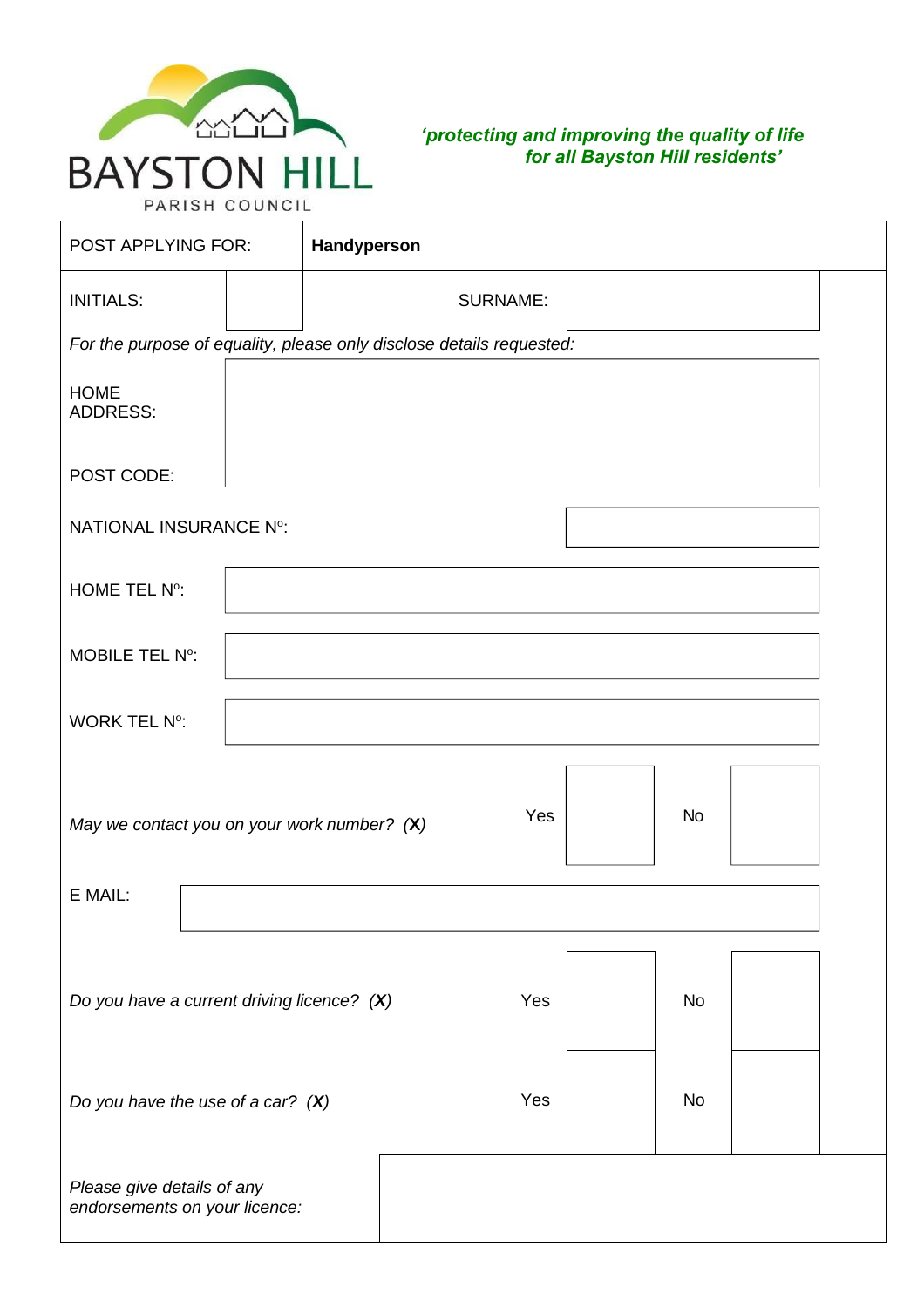# **EDUCATION (Please continue on a separate sheet if necessary)**

| NAME OF SECONDARY<br>SCHOOL, COLLEGE OR<br><b>UNIVERSITY</b> | <b>QUALIFICATION GAINED OR</b><br><b>PENDING</b> | <b>GRADE</b><br><b>OBTAINED</b> | <b>YEAR</b><br><b>OBTAINED</b> |
|--------------------------------------------------------------|--------------------------------------------------|---------------------------------|--------------------------------|
|                                                              |                                                  |                                 |                                |
|                                                              |                                                  |                                 |                                |
|                                                              |                                                  |                                 |                                |

# **PROFESSIONAL BODY MEMBERSHIP**

| <b>DATE</b><br><b>OBTAINED</b> | PROFESSIONAL/TECHNICAL BODY | <b>MEMBERSHIP</b><br><b>NUMBER</b> | <b>GRADE/LEVEL</b> |
|--------------------------------|-----------------------------|------------------------------------|--------------------|
|                                |                             |                                    |                    |
|                                |                             |                                    |                    |
|                                |                             |                                    |                    |

# **PERSONAL DEVELOPMENT**

Please include any relevant training, self development, Continuous Professional Development etc

| COLLEGE/ORGANISATION | <b>COURSE TITLE/DETAILS</b> | <b>DATES</b> |
|----------------------|-----------------------------|--------------|
|                      |                             |              |
|                      |                             |              |
|                      |                             |              |
|                      |                             |              |
|                      |                             |              |
|                      |                             |              |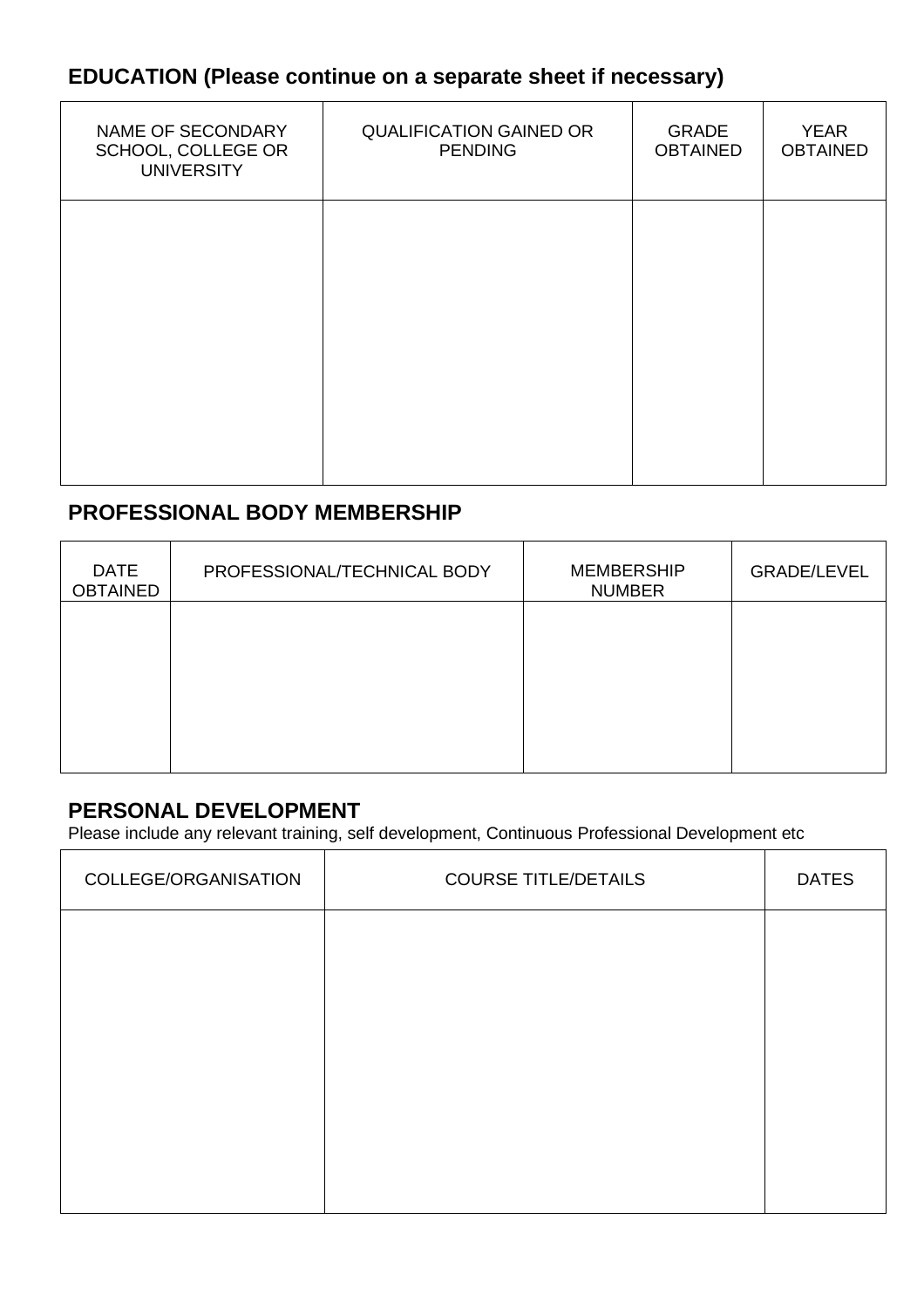**PRESENT EMPLOYMENT** (Please give details of present or most recent employment):

| <b>EMPLOYER'S NAME:</b>          |                    |  |
|----------------------------------|--------------------|--|
|                                  |                    |  |
| ADDRESS:                         |                    |  |
| POST CODE:                       |                    |  |
| <b>JOB TITLE:</b>                | <b>START DATE:</b> |  |
| <b>CURRENT SALARY:</b>           | NOTICE REQUIRED:   |  |
| <b>CURRENT</b><br><b>DUTIES:</b> |                    |  |
|                                  |                    |  |
| <b>REASON FOR</b><br>LEAVING?    |                    |  |

# **PREVIOUS EMPLOYMENT** (Please give details of relevant employment):

| <b>FROM</b> | <b>DATES</b><br>TO | <b>EMPLOYER -</b><br><b>ORGANISATION</b> | <b>JOB TITLE</b><br>(and brief description of role) | <b>REASON FOR</b><br><b>LEAVING</b> |
|-------------|--------------------|------------------------------------------|-----------------------------------------------------|-------------------------------------|
| dd/mm/yy    | dd/mm/yy           |                                          |                                                     |                                     |
|             |                    |                                          |                                                     |                                     |
|             |                    |                                          |                                                     |                                     |
|             |                    |                                          |                                                     |                                     |
|             |                    |                                          |                                                     |                                     |
|             |                    |                                          |                                                     |                                     |
|             |                    |                                          |                                                     |                                     |

#### **Please continue on a separate sheet if necessary**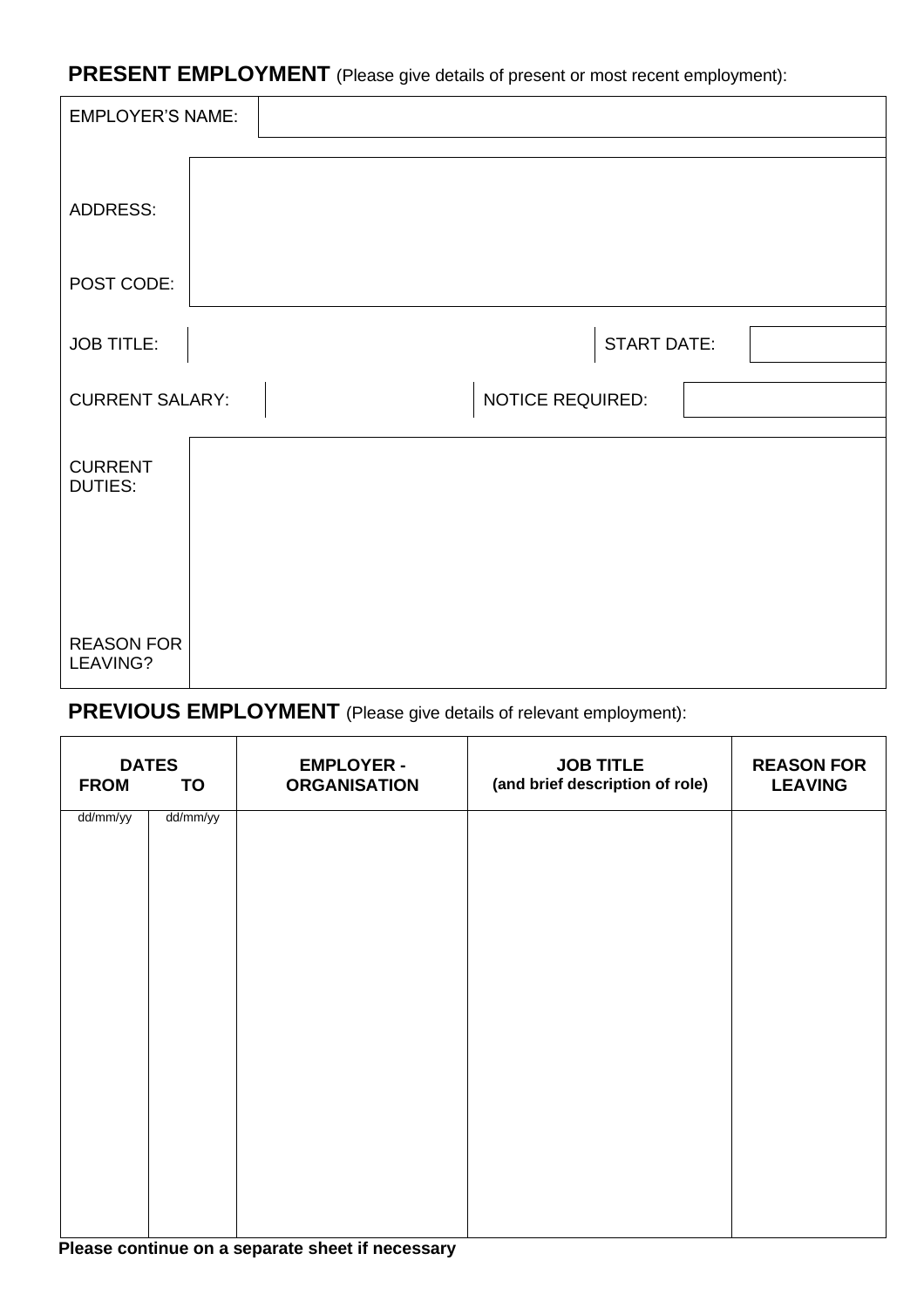**FURTHER INFORMATION.** Please give below any further information which may support your application (eg previous experience, anything you have achieved in or out of work, what influenced you to apply for this job, career plans etc).

*Please continue on a separate sheet if necessary*

**MEDICAL HISTORY** (Please give details including duration of any periods of illness over the last two years).

How many **periods** of absence have you had through ill-health in the last two years of employment?

In this period, how many days in total have you been absent from work through ill-health?

| Please circle 0-3 days 4-10 days 11-20 days 21-29 days 30+ days |  |  |  |
|-----------------------------------------------------------------|--|--|--|
|                                                                 |  |  |  |

|--|

**OUTSIDE INTERESTS (Hobbies, sports etc):**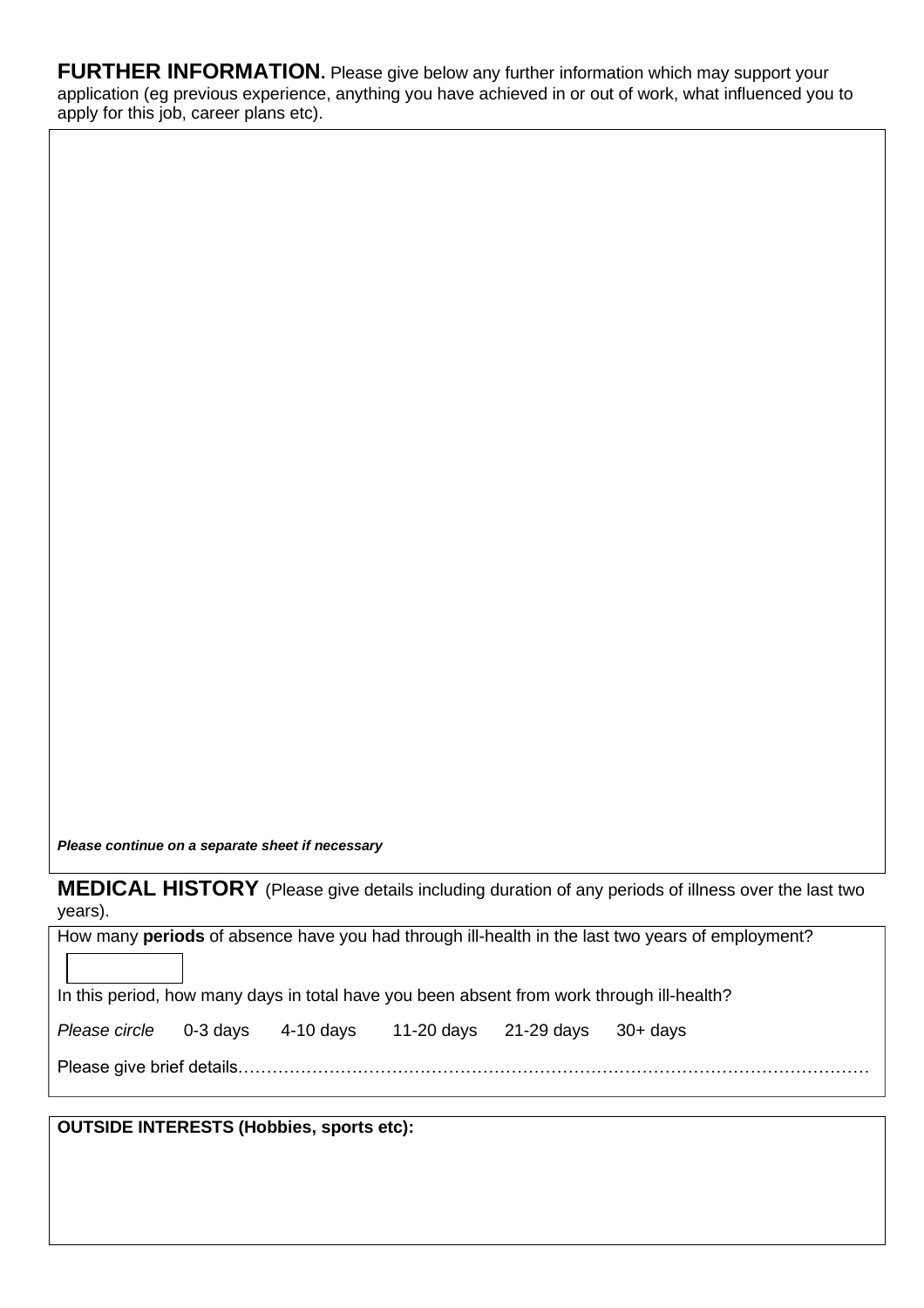**REFERENCES** (Please give details of two referees whom we may ask about your suitability for this employment. One of these should be your present or most recent employer. Young people not previously employed should give one school and one personal referee.)

| (i) NAME:                                                                                                                                                                                                                                                                            |  | (ii) NAME:        |  |  |  |
|--------------------------------------------------------------------------------------------------------------------------------------------------------------------------------------------------------------------------------------------------------------------------------------|--|-------------------|--|--|--|
| <b>JOB TITLE:</b>                                                                                                                                                                                                                                                                    |  | <b>JOB TITLE:</b> |  |  |  |
| <b>ADDRESS:</b>                                                                                                                                                                                                                                                                      |  | ADDRESS:          |  |  |  |
| TEL N°:                                                                                                                                                                                                                                                                              |  | TEL N°:           |  |  |  |
| $FAX$ $N^{\circ}$ :                                                                                                                                                                                                                                                                  |  | FAX N°:           |  |  |  |
| E-mail:                                                                                                                                                                                                                                                                              |  | E-mail:           |  |  |  |
| May referees be contacted without further authority from you?<br>(i) Yes<br>No<br>(ii) Yes<br>No<br>We will not confirm an offer of appointment until we have received a satisfactory reference from your present or most recent<br>employer (or school if you are a school leaver). |  |                   |  |  |  |

## **ADDITIONAL DETAILS**

Please give the name of any Councillor/ Senior Member of Staff to whom you are related (Canvassing of Councillors will disqualify your application):

## **Declaration and Consent**

Information supplied on this form will be used to monitor the effectiveness of our practices and procedures, in particular our Equal Opportunities Policy. The monitoring is for statistical purposes only, and your personal details will not be identifiable from this process. Bayston Hill Parish Council will not retain application forms for *unsuccessful applicants* after twelve months from the date of appointment to the post. These will be destroyed confidentially.

I certify that to the best of my knowledge the details provided on this form and all other supporting papers are true and correct. Furthermore, I understand that if I have provided false or misleading information in response to any questions on this form or have failed to disclose information, this will result in the termination of any contract of employment entered into, or the withdrawal of any offer of employment. I also hereby give my explicit consent to the processing of data contained or referred to on this form, in accordance with the Data Protection Act 1998 and any subsequent legislation.

#### **Signature of applicant: Date:**

If you are e-mailing an application you will be asked to sign this declaration at interview.

**Return Address**:

. Julie Hodgkiss, Clerk, Bayston Hill Parish Council Lyth Hill Road, Bayston Hill Shrewsbury, SY3 0EW **Tel:** (01743) 874651 or 07458 095619 **Email**: [clerk@baystonhillparishcouncil.org.uk](mailto:clerk@baystonhillparishcouncil.org.uk)

*If you would like us to acknowledge receipt of your application please enclose an S.A.E. If you have not heard within 21 days of the closing date, assume that your application has been unsuccessful*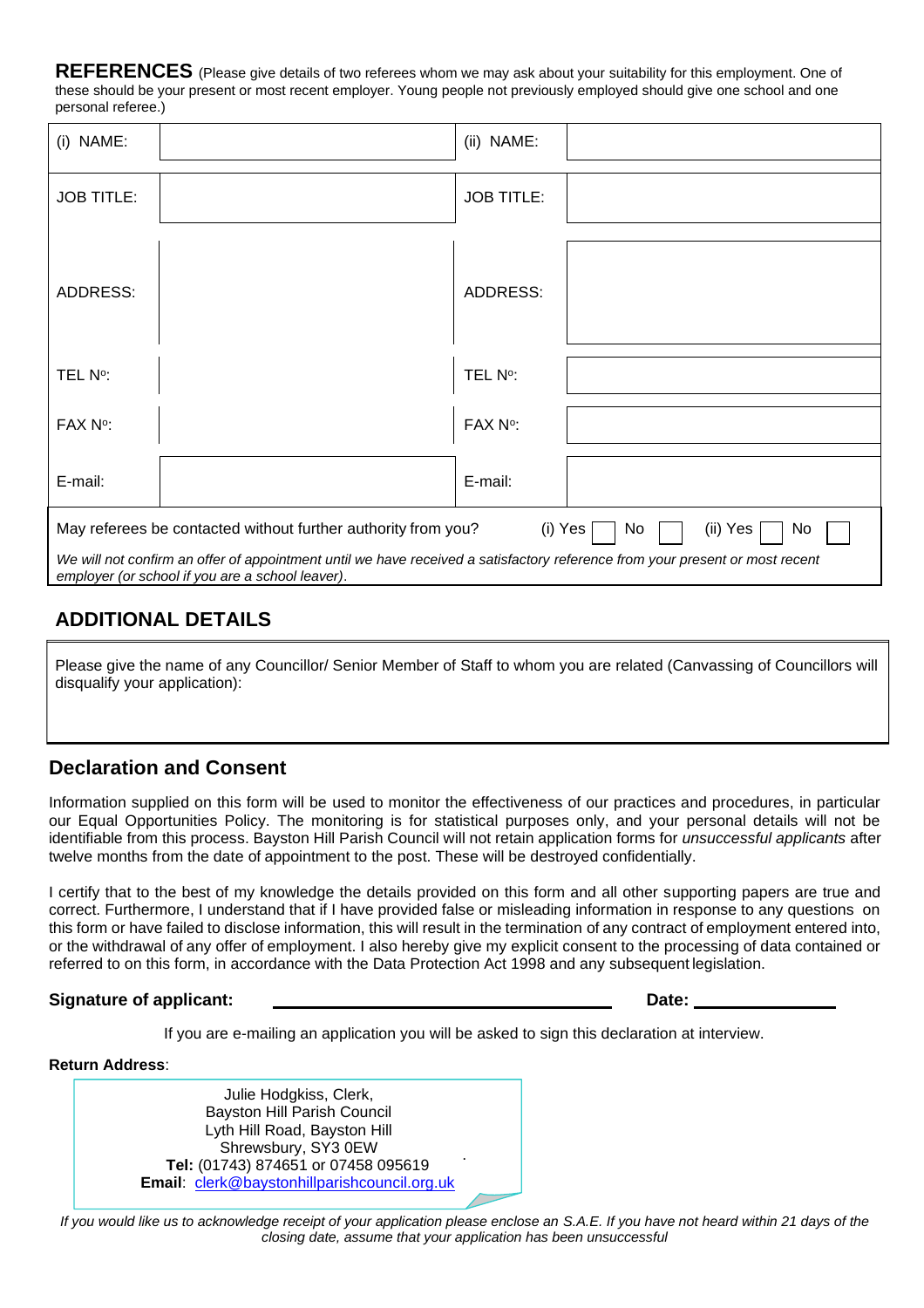# **BAYSTON HILL PARISH COUNCIL**

## **Equal Opportunities Form**

Bayston Hill Parish Council is committed to equal opportunities for all regardless of sex, ethnic origin, age or sexual orientation, family responsibilities, religion, trade union involvement or political beliefs, and dedicated to the promotion of racial equality.

Individuals will be recruited solely on the basis of genuine job requirements, relevant experience and qualification, skill and other objective criteria.

In order for the Council to ensure that it can effectively monitor its Equal Opportunities Policy, you are requested to complete the following. This form will be separated from the application and will be used for analysis by Personnel only.

| <b>GENERAL</b> (Please Complete) |  |  |  |  |  |
|----------------------------------|--|--|--|--|--|
|                                  |  |  |  |  |  |
|                                  |  |  |  |  |  |
|                                  |  |  |  |  |  |
|                                  |  |  |  |  |  |
|                                  |  |  |  |  |  |
|                                  |  |  |  |  |  |

| <b>ETHNIC ORIGIN AND RELIGION (Please X)</b>                                                            |                            |                                                                                               |        |                                                                                |                  |
|---------------------------------------------------------------------------------------------------------|----------------------------|-----------------------------------------------------------------------------------------------|--------|--------------------------------------------------------------------------------|------------------|
| <b>White</b><br>English                                                                                 | 0                          | <b>Asian or British Asian</b><br>Indian                                                       | О.     | In terms of my religion, I would<br>describe myself as:                        |                  |
| <b>Scottish</b>                                                                                         | 0                          | Pakistani                                                                                     | О.     |                                                                                |                  |
| Welsh<br><b>Other White British</b><br>Irish<br><b>Traveller of Irish Heritage</b>                      | 0<br>□<br>$\Box$<br>$\Box$ | Bangladeshi<br>Any other Asianbackground <b>□</b><br>Chinese or other ethnic group<br>Chinese | О<br>0 | <b>Christian</b><br>Jewish<br><b>Buddhist</b><br><b>Muslim</b>                 | п<br>п<br>п<br>□ |
| Gypsy/Roma                                                                                              | $\Box$<br>$\Box$           | Other                                                                                         | 0      | <b>Hindu</b>                                                                   | п                |
| <b>Other White</b><br><b>Mixed</b><br>White & Black Caribbean<br>White & Black African<br>White & Asian | D.<br>П<br>п               | I would prefer not to say                                                                     | □      | <b>Sikh</b><br>Of other religion (please<br>specify)<br><br>Having no religion | п<br>O<br>□      |
| Any other mixed background $\Box$                                                                       |                            |                                                                                               |        | I would prefer not to say                                                      | о                |
| <b>Black or Black British</b><br>Caribbean<br>African<br>Any other black background $\Box$              | $\Box$<br>п.               |                                                                                               |        |                                                                                |                  |

|             | <b>GENDER</b> (Please X) |  |
|-------------|--------------------------|--|
| <b>MALE</b> | <b>FEMALE</b>            |  |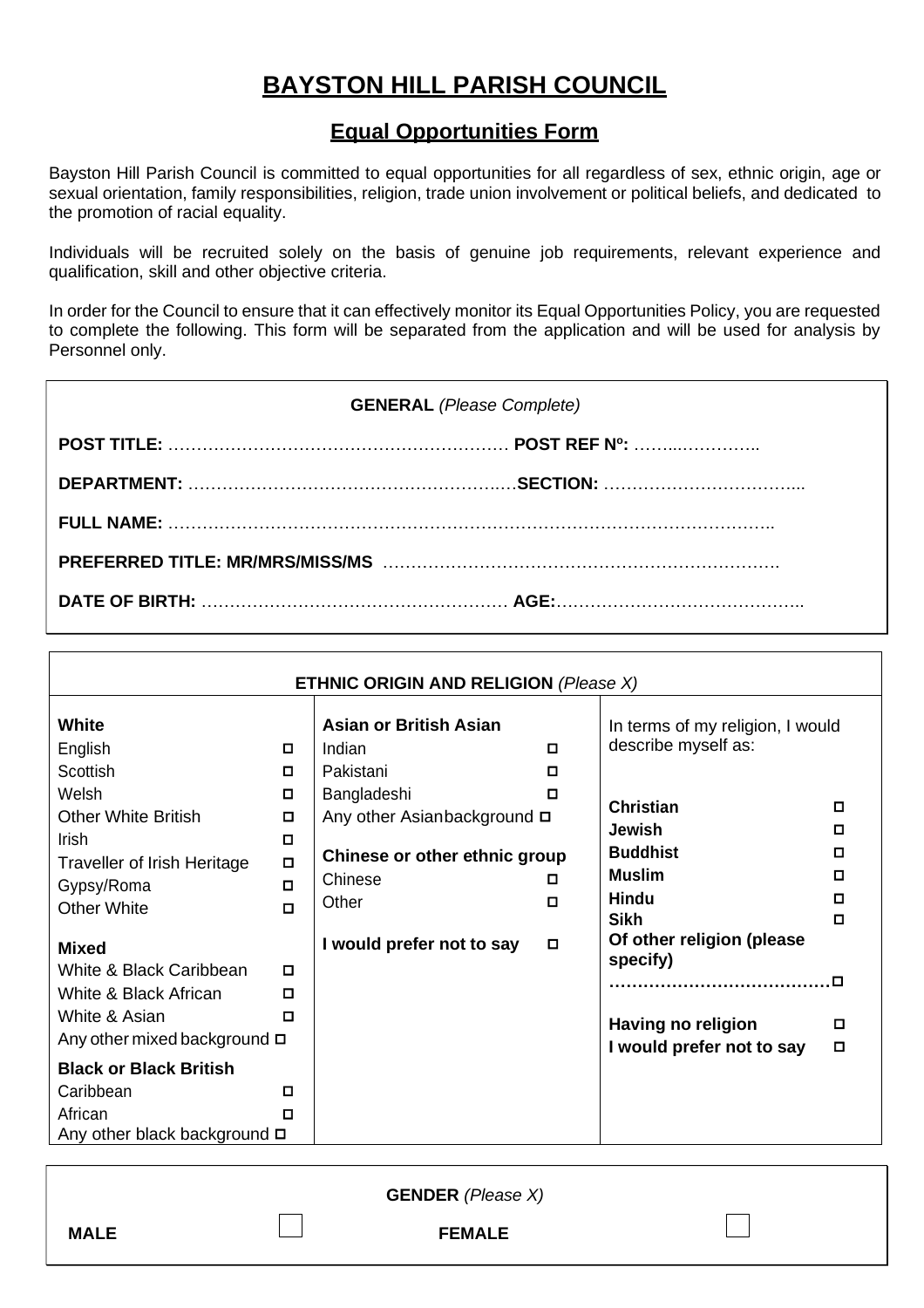|                                                                                                                                                         | <b>REHABILITATION OF OFFENDERS</b><br>(Please X) |                                                                                                   |  |
|---------------------------------------------------------------------------------------------------------------------------------------------------------|--------------------------------------------------|---------------------------------------------------------------------------------------------------|--|
| <b>YES</b>                                                                                                                                              |                                                  | Have you ever received a caution or been convicted by a court of a criminal offence?<br><b>NO</b> |  |
| If YES please give full details. You should NOT include convictions which are considered<br>to be spent under the Rehabilitation of Offenders Act 1974. |                                                  |                                                                                                   |  |
|                                                                                                                                                         |                                                  |                                                                                                   |  |
|                                                                                                                                                         |                                                  |                                                                                                   |  |
|                                                                                                                                                         |                                                  |                                                                                                   |  |

Any information disclosed will be taken into consideration but will not automatically prevent your application from proceeding. If you are appointed, failing to disclose an unspent criminal conviction may lead to your dismissal.

| <b>DISABILITY</b><br>(Please X)                                                                                                                                                                                                          |
|------------------------------------------------------------------------------------------------------------------------------------------------------------------------------------------------------------------------------------------|
| Under the Disability Discrimination Act "disability" is defined as any physical or mental impairment which has a<br>substantial and long term (over 12 months) adverse effect on your ability to carry out normal day to day activities. |
| Please confirm whether you consider yourself to be disabled or to have any medical conditions:<br><b>YES</b><br>NO.                                                                                                                      |
| If yes to the above please give details.                                                                                                                                                                                                 |
| The Council undertakes to interview disabled people who meet the essential requirements of the vacancy.                                                                                                                                  |

| <b>ADVERTISEMENT</b> |  |  |
|----------------------|--|--|
|                      |  |  |

Where did you see this vacancy advertised ? (*Please circle*)

Local newspaper National newspaper Internet

Professional Journal Job Centre Other ……………………………………………………..